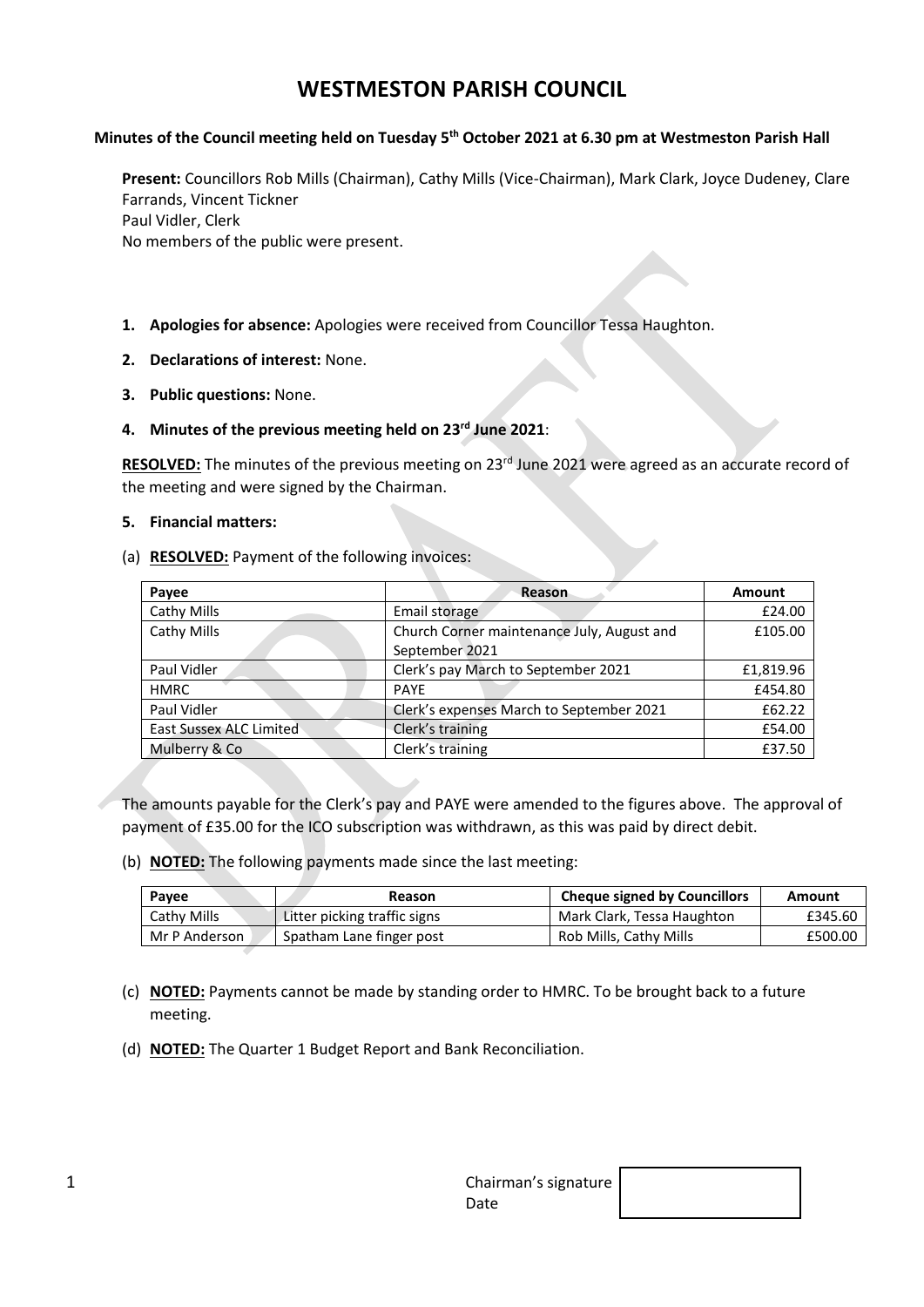#### **6. Planning:**

#### (a) **Development opposite Westmeston Place:**

The Clerk reported the building under construction had been brought to the attention of Lewes District Council on 15 May and no response had been received regarding the works.

**RESOLVED:** Members agreed for the Clerk to escalate the matter to the Head of Planning at Lewes District Council.

#### (b) **Applications for planning permission:**

#### **SDNP/21/04476/HOUS Underhill, Underhill Lane**

Extension to existing open sided porch on east elevation.

**RESOLVED:** Members agreed to make no comment.

#### **LW/21/0693 Bunkershill Farm, Streat Lane**

Conversion of barn to create home office and studio.

#### **RESOLVED:** Members agreed to comment as follows:

Westmeston Parish Council has no comment on this application. Having regard to the location of Bunkershill Farm on Streat Lane, the Parish Council defers to Streat Parish Meeting for comment.

#### **LW/21/0699 Bunkershill Farm, Streat Lane**

Rear ground floor extension and removal of existing first floor dormers and replace with hip end.

#### **RESOLVED:** Members agreed to comment as follows:

Westmeston Parish Council has no comment on this application. Having regard to the location of Bunkershill Farm on Streat Lane, the Parish Council defers to Streat Parish Meeting for comment.

## (c) **Comments made on applications:**

**NOTED:** Members noted the comments made on the following applications since the previous meeting:

## **LW/21/0359 Spring Farm, Hundred Acre Lane**

Creation of agricultural storage barn for fodder and machinery. WPC comment: No comment. Application approved 18<sup>th</sup> August 2021

## **TW/21/0054/TCA St Martin's Church, Lewes Road**

Pollard an old lime tree. WPC comment: No comment.

## **LW/21/0612 West Barn, Blackbrook Farm, Spatham Lane**

Change of use from holiday let (C1) to residential dwellinghouse (C3) WPC comment: No comment.

#### **SDNP/21/03870/FUL Marigold Cottage, Spatham Lane**

Retrospective planning application for temporary accommodation for a rural agricultural worker at Muller Bros Nursery.

WPC comment: Objects to this application on the following grounds.

| ⌒<br>ے | Chairman's signature $\vert$ |  |
|--------|------------------------------|--|
|        | Date                         |  |

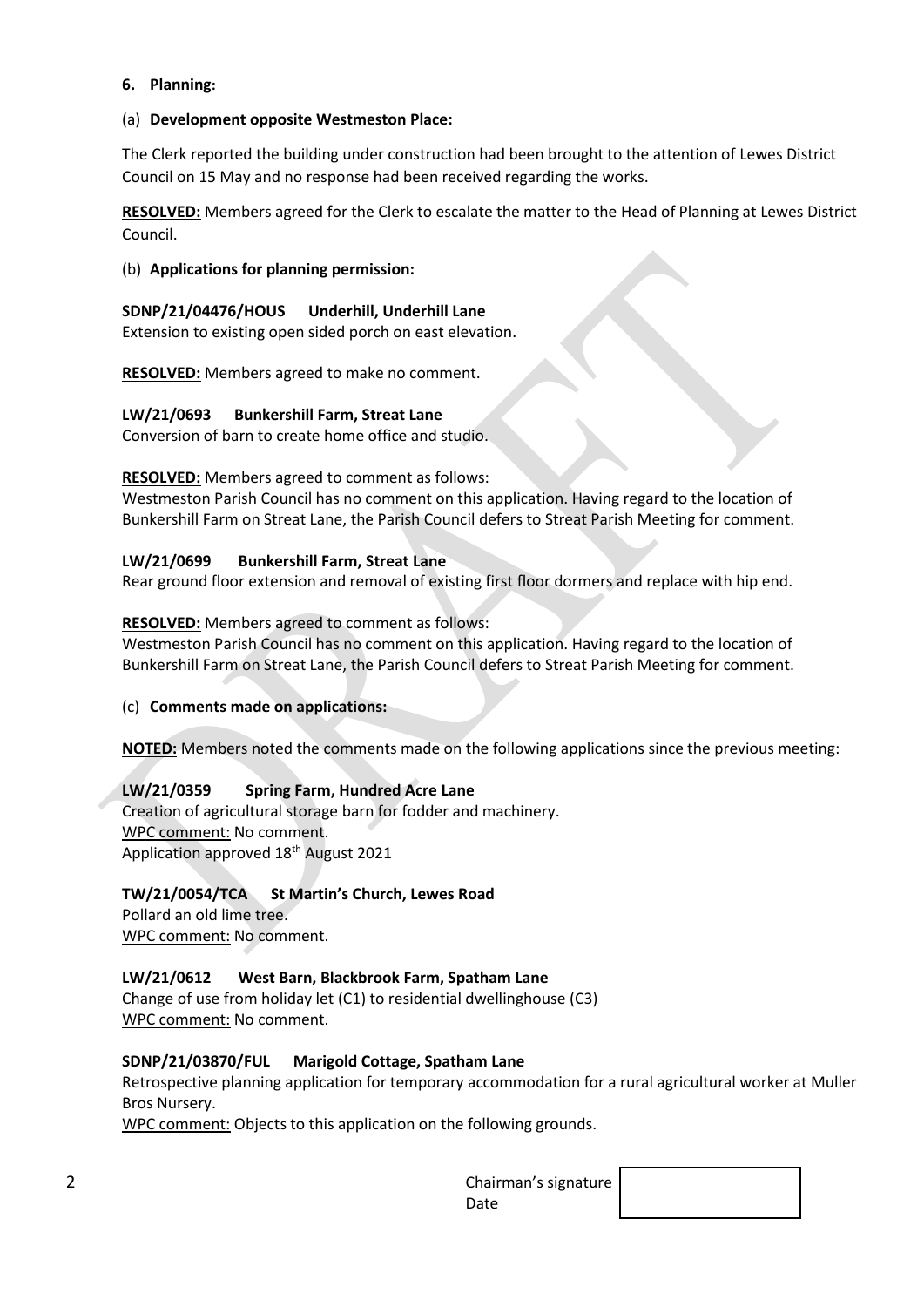There is deep local concern about the use of the 'caravan' dating back years.

The local belief is that the business has been "non-functional" for a number of years. There is no evidence in the application that the business is operating and has any right to accommodation for a rural agricultural worker.

The application is very poor and lacks a clear argument and evidence. WPC wishes to have the opportunity to comment further on the application prior to its determination should additional supporting information be submitted.

In view of the local concern and the quality of the application, WPC objects to the application and asks the planning officer responsible to investigate it thoroughly.

## **SDNP/21/04211/FUL & SDNP/21/04213/LIS Spatham Farm Cottage, Spatham Lane**

Change of use of land to residential and creation of swimming pool with stone terrace, landscaping and planting.

WPC comment: No comment regarding the principles or design of this application. But in the light of the site access being to and from a fast, and increasingly busy lane, the Council considers that this aspect of the Site and Traffic Management Plan be given particular attention.

For example, if space on the site permits a proper turning circle must be created and signed. In the absence of a proper turning circle, any reversing into and from the lane should only be permitted with the use of a banksman.

Likewise, appropriate attention should be given to the routing of all traffic accessing the site.

## (d) **Inter Parish Working Group on Housing/Eton College Site/Lewes District Council Local Plan:**

Councillors Rob and Cathy Mills attended the meeting organised by Chailey Parish Council with parishes affected by the Eton College proposals and Lewes DC planning officers on 6<sup>th</sup> July. No further information was forthcoming about the proposals. Councillor Tickner updated members on the preparation of the Lewes District Local Plan and reported no further meetings of the Inter Parish Working Group are currently planned prior to the submission of large scale residential planning applications.

## **7. Lewes DC consultation on Local Council Tax Reduction Scheme for 2022/23:**

**RESOLVED:** Following consideration at the previous meeting, members agreed to Members agreed to ratify no objection.

## **8. Spatham Lane speed limit:**

The Chairman reported confirmation was awaited for match funding for the scheme and that this was to be considered by the East Sussex County Council Lead Member for Transport and Environment on 25<sup>th</sup> October 2021. Members expressed their thanks to the Chairman for his efforts in pursuing the scheme.

**RESOLVED:** Members agreed for an email to be sent to all residents of Spatham Lane following consideration of the funding of the scheme by the East Sussex County Council Lead Member for Transport and Environment on 25<sup>th</sup> October 2021.

| ∼<br>╯ | Chairman's signature |  |
|--------|----------------------|--|
|        | Date                 |  |